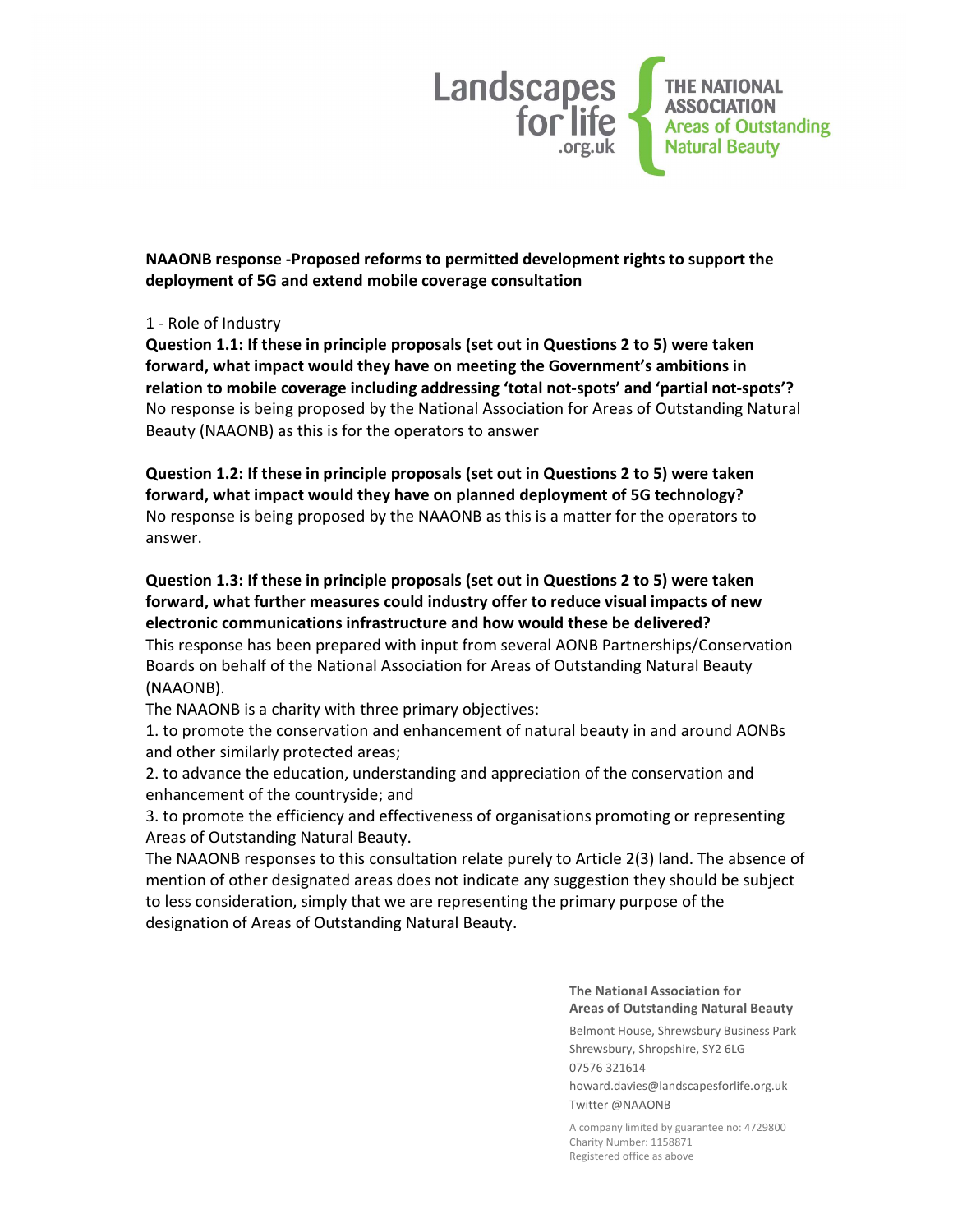The NAAONB welcomes and acknowledges the opportunity that 5G infrastructure roll out offers communities, businesses and visitors across the AONB network through better connectivity. This however needs to be considered against the legislative requirements on public bodies in terms of their Duty of Regard under Section 85 of the Countryside and Rights of Way Act 2000 to the statutory purpose of AONB designation which is to conserve and enhance natural beauty of AONBs. The consultation paper referenced the need to take recommendations from the recent Glover landscapes Review 2019 into account. The NAAONB considers that the following 2 issues need to be given further consideration. a) 5G and mobile infrastructure roll out in the setting of AONBs

The Landscape Review (page63) recognises the revisions that have already been made to the NPPF in relation to AONBs (and National Parks). It also identifies the need for strengthened guidance which makes it clear that developments proposed in areas buffering national landscapes must avoid detrimental impacts on them. The issue of impact on setting is not addressed in the current consultation.

b) Recommendations regarding Permitted Development Rights in nationally designated landscapes

The Landscape Review (page 64) identifies the need to review the current Permitted Development Rights (PDR) system. It recommends the potential addition of further PDRs to the list of those currently withdrawn within national landscapes to ensure that the full application process applies before determining planning approval. This conflicts with the proposals being consulted on in relation to the relaxation of PDR for 5G and mobile infrastructure schemes in nationally designated landscapes. Further discussion is needed on these issues.

The NAAONB has no specific comments to make regarding additional measures that Communication Operators could offer to reduce visual impacts of new electronic communications infrastructure or how any such measures could be delivered. This is for the Operators to comment on.

We do however have a number of concerns regarding the implementation of the current Code of Practice.

Firstly, AONB Partnerships/Conservation Boards are not statutory consultees. There is currently no requirement set out in either The Code in Schedule 3 of the Communications Act 2003) or The Electronic Communications Code Regulations 2003 for Communications Operators to consult with them. Under current arrangements, Prior Approval is the only route available to AONB Partnerships/Conservation Boards to influence where new communications infrastructure might go and what it might look like. The NAAONB considers that the Codes for Operators need to be amended to include the requirement to consult AONB Partnerships/Conservation Boards and this requirement should also be made mandatory. Without such changes the NAAONB consider that the requirement for prior approval should be retained as part of any permitted development rights linked to the roll out of 5G/mobile infrastructure.

There appears to be too much reliance on mobile network operators committing to their Code of Practice to ensure that new sites are sympathetically developed. For some AONBs, experience has shown that industry 'codes' have had little effect.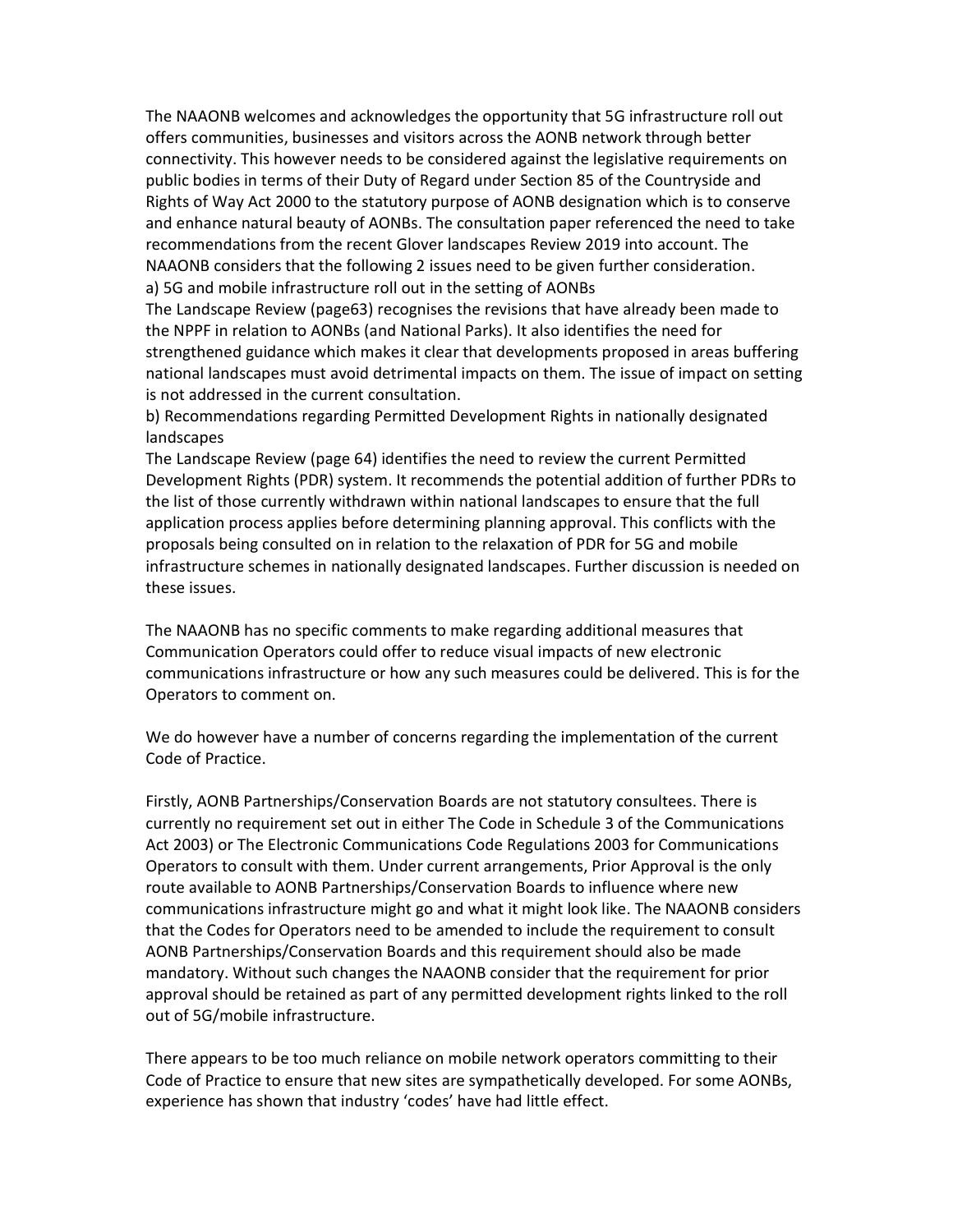Existing codes seem to be biased towards the industry's view of things and less on the nationally important landscape perspective/requirements. There also appears to be minimal understanding or appreciation of the landscape issues so important to AONBs, AONB communities (and National Parks) within the Communications industry.

The experience of some AONB Partnerships/Conservation Boards suggests that statements in the consultation (paragraphs 35 & 46) and in the NPPF about equipment being 'sympathetically designed and camouflaged' have not always been carried through in practice.

The Code is also currently voluntary. We therefore have concerns that operators will not seek to minimise visual impacts in the ways suggested in the consultation document. In protected landscapes, because previous codes have been less than effective, it is important that the Codes of Practice are strengthened to address the issues that we have raised.

Question 1.4: If these in principle proposals (set out in Questions 2 to 5) were taken forward, what further measures could industry offer to ensure that equipment at redundant sites is removed and the land is restored, and how would these be delivered?

No response is being proposed by the NAAONB as it is for the operators to answer.

Question 1.5: If these in principle proposals (set out in Questions 2 to 5) were taken forward, what further measures could industry offer to ensure that the use of existing sites and infrastructure were maximised before new sites are identified, for example through increased sharing?

No response is being proposed by the NAAONB as it is for the operators to answer.

2: Enabling deployment of radio equipment housing on land without requiring prior approval, excluding on sites of special scientific interest, to support 5G deployment

Question 2.1: Do you agree with the principle of amending permitted development rights for equipment housing to remove the requirement for prior approval for development within Article 2(3) protected land and on unprotected land which exceeds 2.5 cubic metres, to support deployment of 5G?

No. The NAAONB is concerned that the approach proposed in the consultation, where Permitted Development Rights are further relaxed, sets a precedent for the expansion of planning related issues which do not need to come through the planning system but which have the potential to impact on Article 2 (3) land.

Nationally important landscapes should be nationally protected. Developments that have the potential to be visually intrusive should be properly assessed by AONB Partnerships/Conservation Boards. That cannot be achieved without AONB Partnerships/Conservation Boards being fully engaged in the decision-making process.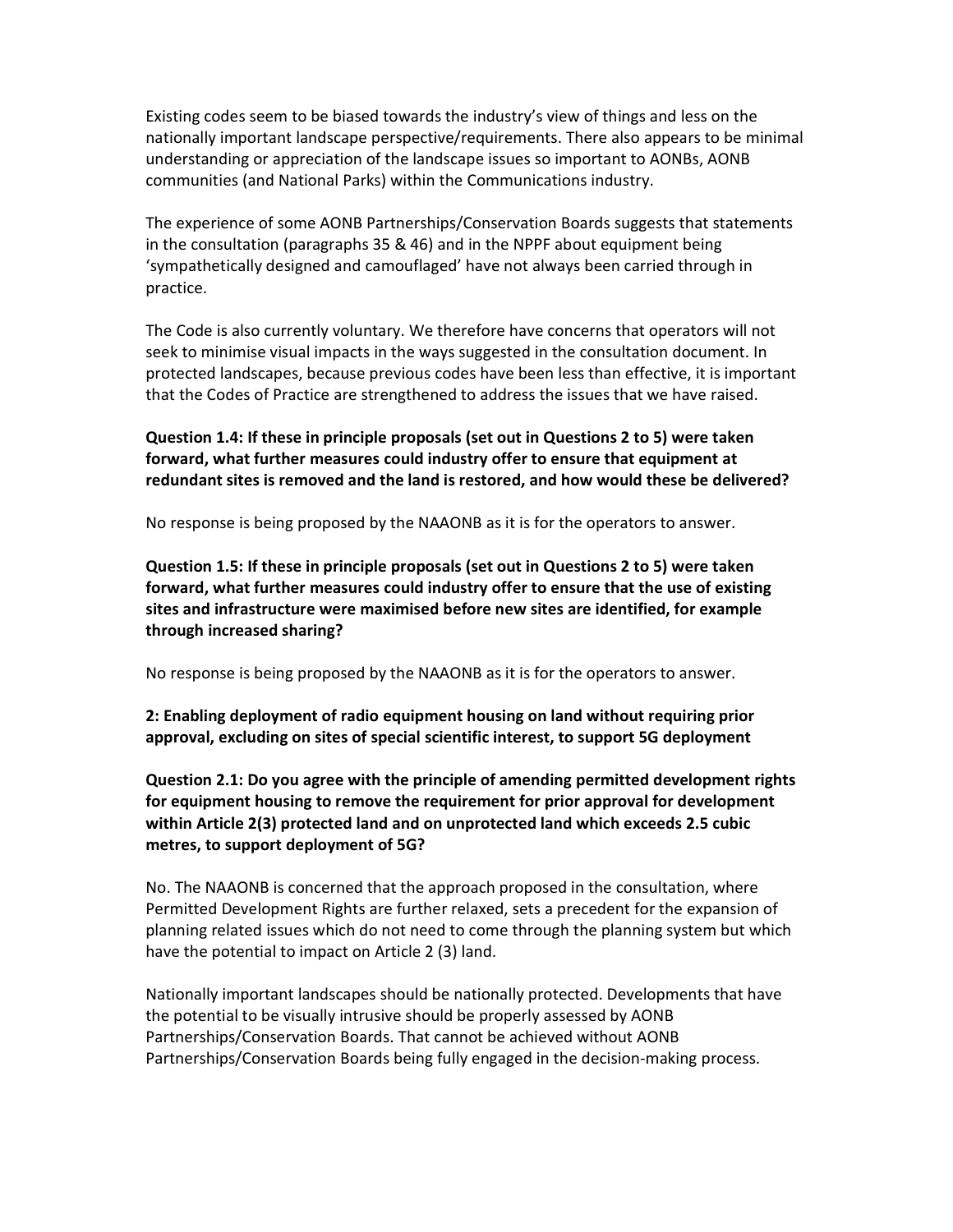The requirement for prior approval within Article 2(3) land provides an opportunity for statutory and non-statutory consultees and other interested parties to consider any potential harmful effects on the designated landscape and to provide appropriate comment to allow the determining authority to properly consider the planning balance of such development in the light of both the importance attached to the roll out of 5G technology the purposes of designation and the LPAs duty under S85 of the CRoW Act.

The NAAONB's therefore considers that the requirement for prior approval for proposals for radio equipment housing within Article 2(3) land should be retained.

## Question 2.2: What impact could this proposal have on the surrounding area and how could this be addressed?

The NAAONB considers that allowing cabinets that greatly exceed the current 2.5 m3 threshold, could be hugely damaging to protected landscapes in terms of landscape and visual impacts. Allowing permitted development without the retention of the requirement for prior approval and without setting an upper size limit rides roughshod over the landscape significance of the AONBs and has serious implications for landscape and scenic beauty.

The loss of control over matters such as siting and appearance within AONBs could result in significant adverse individual and cumulative landscape and visual impacts.

Removing the requirement for prior approval could lead to poorly located or designed infrastructure within the designated landscapes. The relaxation of PDR via the removal of the requirement for prior approval reduces the ability for AONB Partnerships/Conservation Boards to influence the planning decision making process. The retention of the requirement provides a useful mechanism for influencing and improving the siting, design and location of new 5G infrastructure and to influence any mitigation needed to conserve the enhance the AONBs. There are already examples of communications infrastructure being allowed at inappropriate locations within the Article 2(3) land and the roll out of new 5G infrastructure should not cumulatively add to this.

To ensure compliance with the CRoW Act, and to meet Duty of Regard obligations, the NAAONB considers that it is therefore appropriate to require prior approval for radio equipment housing proposals within AONBs, rather than just a requirement to notify, which may be more appropriate in non-protected landscapes.

## 3: Strengthening existing ground-based masts to enable sites to be upgraded for 5G and for mast sharing without prior approval

Question 3.1: Do you agree with the principle of amending permitted development rights to allow an increase in the width of existing ground-based masts by more than one third, to support 5G deployment and encourage greater utilisation of existing sites?

The NAAONB acknowledges the potential benefits for Operators to share existing equipment and understand to incentive sharing that equipment would have to be modified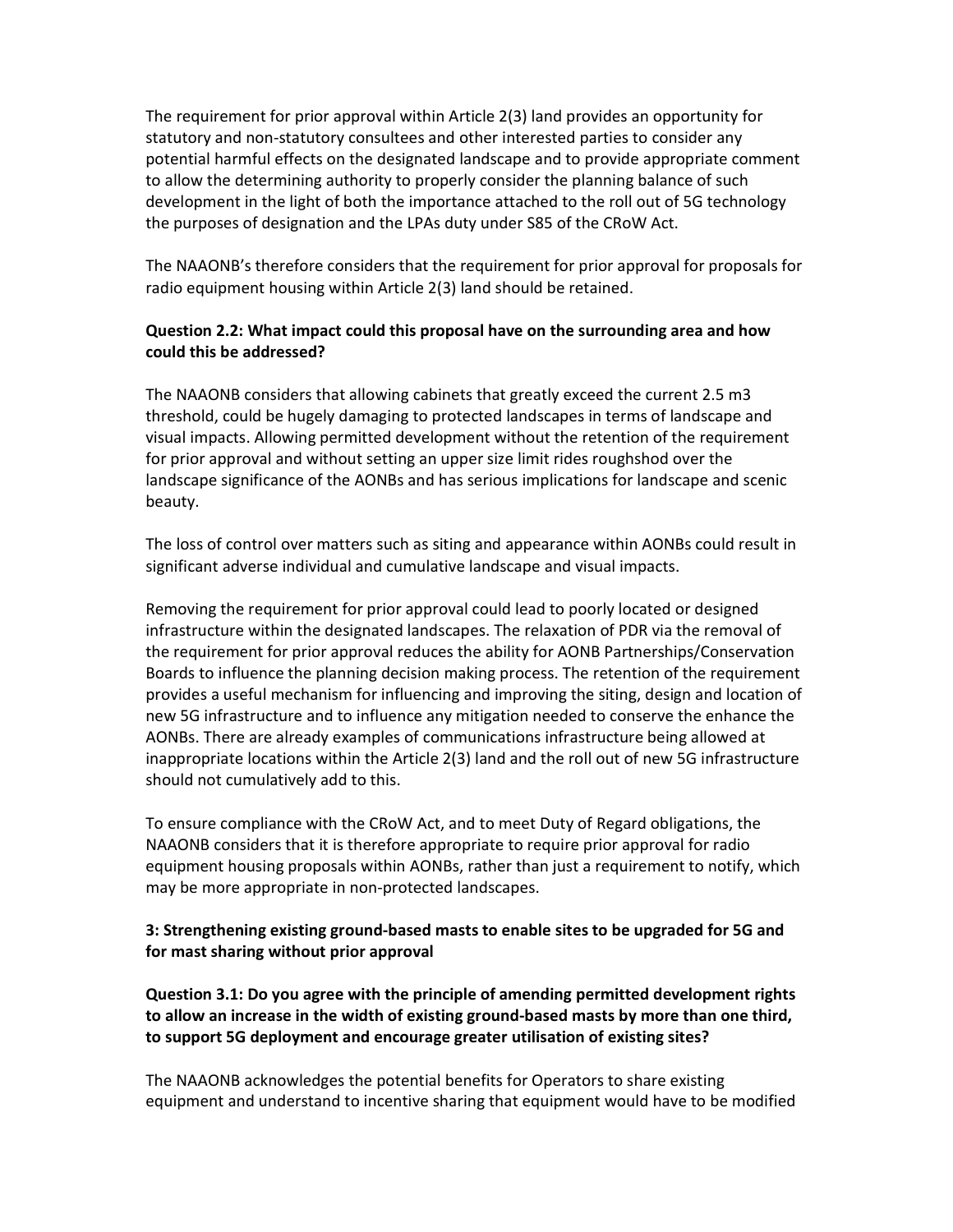to enable this happen. The NAAONB could only support this proposal provided if the Code was changed to include a mandatory require for Operators to consult with AONB Partnerships/Conservation Boards.

The NAAONB is concerned that the approach proposed in the consultation, where permitted development rights are further relaxed , sets a precedent for the expansion of planning related issues which do not need to come through the planning system but which have the potential to impact on Article 2 (3) land.

Nationally important landscapes should be nationally protected. Developments that have the potential to be visually intrusive should be properly assessed by AONB Partnerships/Conservation Boards. That cannot be achieved without AONB Partnerships/Conservation Boards and local communities, some of whom feel strongly about the imposition or modifications to masts without adequate consultation, being engaged in the decision-making process.

The NAAONB therefore considers that the existing requirement to obtain planning permission for proposals seeking to increase the width of existing ground-based masts by more than one third, within Article 2(3) land, should be retained.

This provides an opportunity for statutory and non-statutory consultees and other interested parties to consider any potential harmful effects on the designated landscape and to provide appropriate comment to allow the determining authority to properly consider the planning balance of such development in the light of both the importance attached to the roll out of 5G technology the purposes of designation and the LPAs duty under S85 of the CRoW Act.

It also helps to ensure compliance with the CRoW Act, and to meet Duty of Regard obligations, the NAAONB considers that it is therefore appropriate to require prior approval for radio equipment housing proposals within AONBs, rather than just a requirement to notify, which may be more appropriate in non-protected landscapes. Relaxing permitted development rights for such schemes, rides roughshod over the landscape significance of the AONBs and potentially has serious implications for landscape and scenic beauty.

#### Question 3.2: If yes to question 3.1, what increase in width should be granted through permitted development rights, without prior approval, to ensure that the visual impact on the surrounding area is minimised?

It is not appropriate for the NAAONB to identify a suitable increase in width. Not all AONBs are uniform in terms of their natural beauty and special qualities. Furthermore, it must be acknowledged that open landscapes will potentially be more impacted than enclosed landscapes, by increasing the width of existing masts. For this reason, the NAAONB does not support the proposed amendment to Permitted Development Rights to increase the width of existing masts within Article 2(3) land.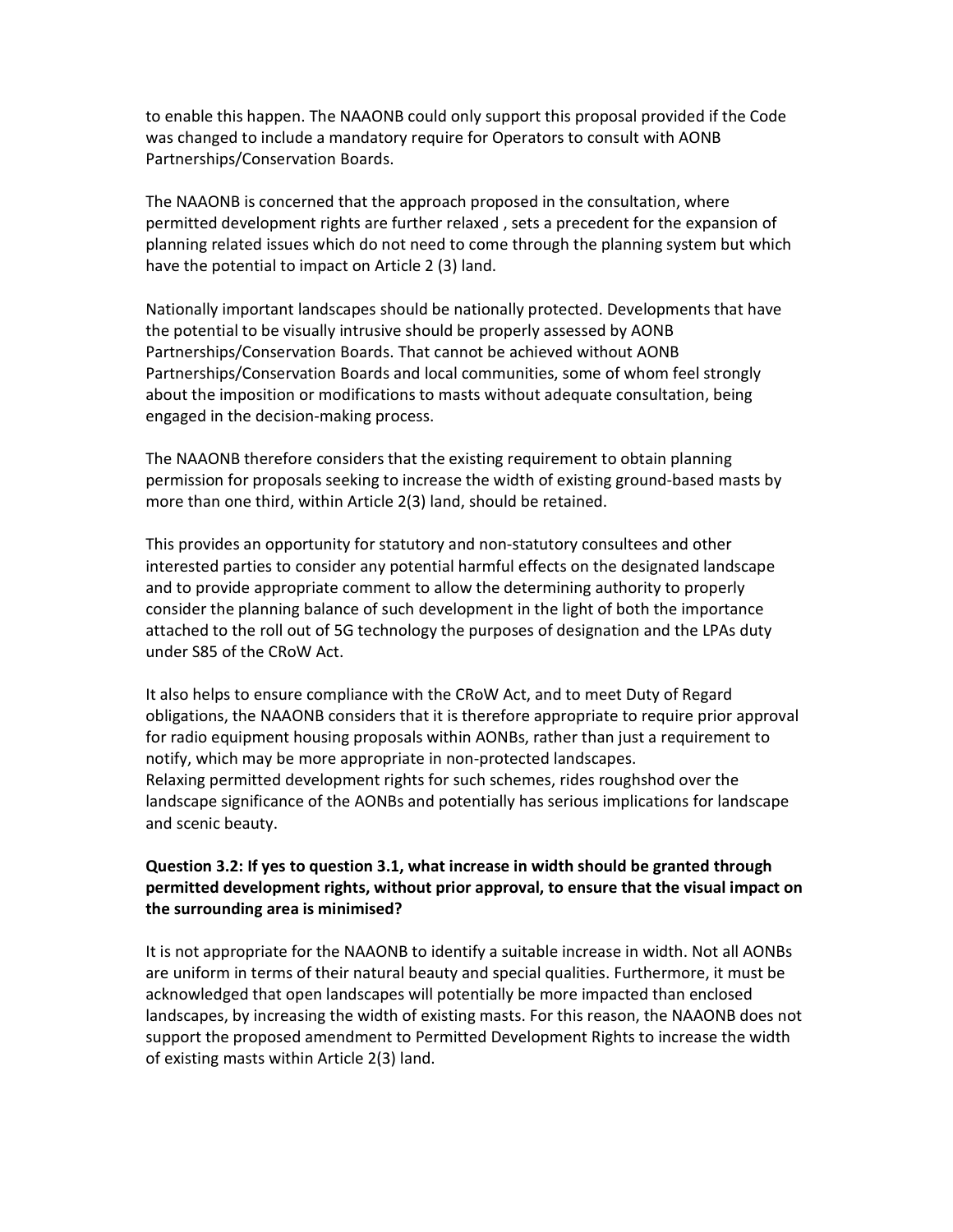Question 3.3: To further incentivise operators to maximise the use of existing sites, should permitted development rights be amended to increase the height of existing masts to the relevant permitted height without prior approval? If yes, what restrictions are appropriate to protect safety and security, and visual impact considerations?

No. The NAAONB considers that prior approval should still be required for proposals seeking an increase in the height of existing masts within Article 2(3) land. The NAAONB is concerned that the approach proposed in the consultation, where permitted development rights are further relaxed, sets a precedent for the expansion of planning related issues which do not need to come through the planning system but which have the potential to impact on Article 2 (3) land.

To ensure compliance with the CRoW Act, and to meet Duty of Regard obligations, the NAAONB considers that it is therefore appropriate to require prior approval for proposals seeking to increase the height of existing masts within AONBs, rather than just a requirement to notify, which may be more appropriate in non-protected landscapes.

Nationally important landscapes should be nationally protected. Allowing permitted development without a requirement for prior approval rides roughshod over the landscape significance of the AONBs and has serious implications for landscape and scenic beauty.

Communication developments that have the intrinsic potential to be visually intrusive should be properly assessed by AONB Partnerships/Conservation Boards. That cannot be achieved without AONB Partnerships/Conservation Boards and local communities, some of whom feel strongly about modifications to masts without adequate consultation, being engaged in the decision-making process.

The requirement for prior approval within Article 2(3) land provides an opportunity for statutory and non-statutory consultees and other interested parties to consider any potential harmful effects on the designated landscape and to provide appropriate comment to allow the determining authority to properly consider the planning balance of such development in the light of both the importance attached to the roll out of 5G technology the purposes of designation and the LPAs duty under S85 of the CRoW Act. The NAAONB therefore considers that the requirement for prior approval for proposals within Article 2(3) land seeking to increase the height of existing masts to enable sharing of infrastructure above 20m should be retained.

Question 3.4: Are there any other amendments to permitted development rights that would further incentivise operators to maximise the use of existing sites? If yes, what are these and what restrictions would be appropriate to ensure that the visual impact on the surrounding area is minimised?

Yes. The NAAONB considers that there should be a requirement on operators to demonstrate within the Prior Approval process that the development sought provides the best (least worst) environmental outcome. This must include a transparent review of all viable technical alternatives considered and demonstrate the harm of each option to Article 2(3) land.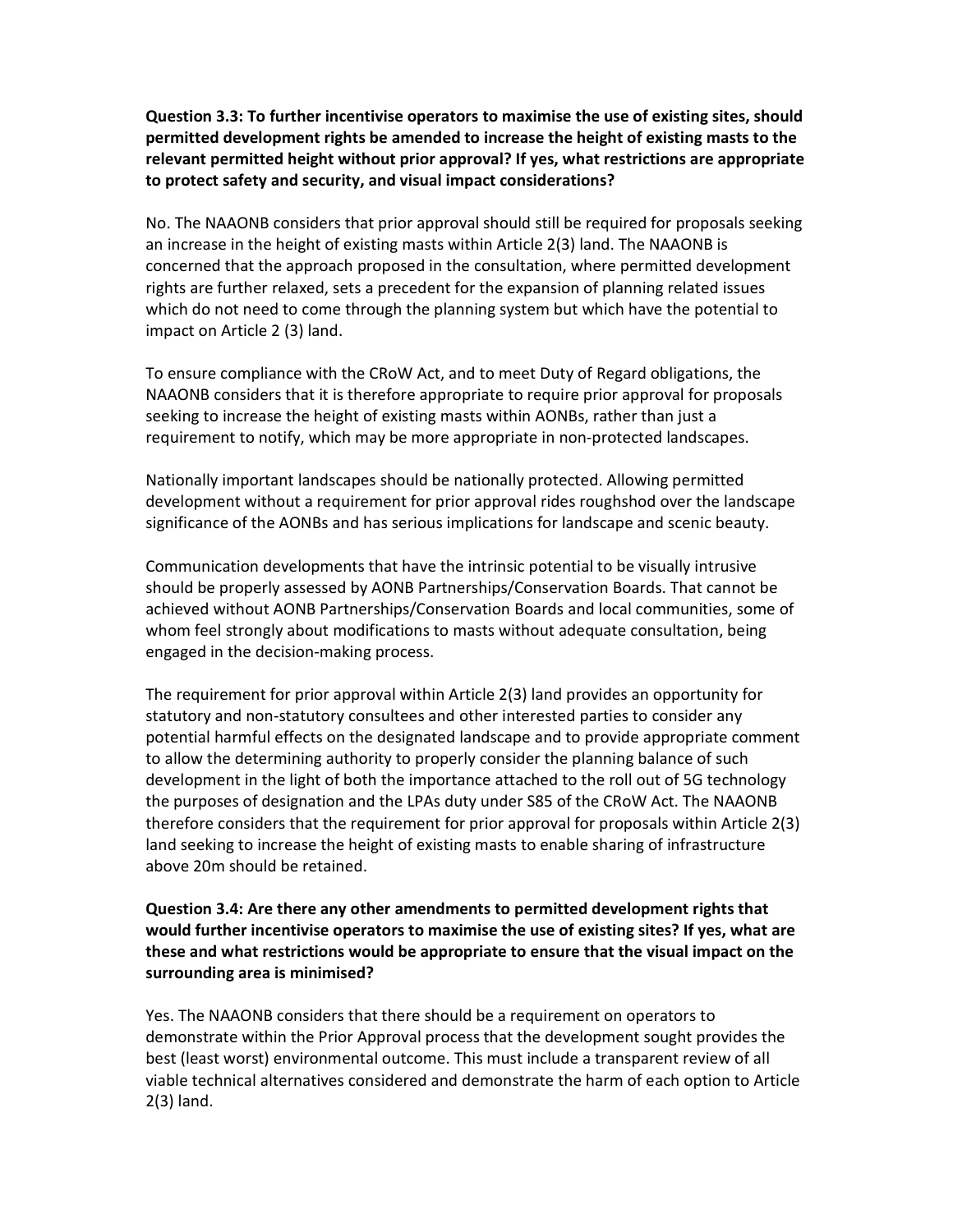4: Enabling deployment of building-based masts nearer to highways to support deployment of 5G and extend mobile coverage

# Question 4.1: Do you agree in principle with creating a permitted development right to grant permission for masts to be located within 20 metres of a highway on buildings less than 15 metres in height, in all areas?

The NAAONB agrees in principle with creating a permitted development right to grant permission for building based masts within 20 metres of a highway on buildings less than 15 metres in height, but not in all areas. Within Article 2 (3) the permitted development right should include the requirement for prior approval. This is necessary because communication developments have the potential to be visually intrusive and such proposals should be properly assessed by AONB Partnerships/Conservation Boards. That cannot be achieved without input with AONB Partnerships/Conservation Boards to allow adequate consultation in the decision-making process.

The requirement for prior approval within Article 2(3) land provides an opportunity for statutory and non-statutory consultees and other interested parties to consider any potential harmful effects on the designated landscape and to provide appropriate comment to allow the determining authority to properly consider the planning balance of such development in the light of both the importance attached to the roll out of 5G technology the purposes of designation and the LPAs duty under S85 of the CRoW Act.

The NAAONB therefore considers that the requirement for prior approval for proposals within Article 2(3) for the location of masts within 20 metres of a highway on buildings less than 15 metres in height should be retained.

# Question 4.2: If yes to question 4.1, what restrictions (if any) could be put in place to control the deployment of infrastructure within 20 metres of a highway on a building less than 15 metres in height, taking into consideration potential impacts on safety to accommodate vehicle lines of sight, and visual impact on local amenity?

The NAAONB is not in a position to recommend restrictions in relation to highways. With regards managing landscape & visual impacts and impacts on local amenity we consider that the requirement for prior approval is an effective restriction to manage the above impacts. To manage visual and local amenity impacts there should be a requirement on operators to demonstrate within the Prior Approval process that the development sought provides the best (least worst) environmental outcome. This must include a transparent review of all viable technical alternatives considered and demonstrate the harm of each option to Article 2(3) land.

#### Question 4.3: If yes to question 4.1, do you agree that this permitted development right should be subject to the prior approval process by the local planning authority?

As already stated, and for the reasons set out above to questions 2-5, the NAAONB strongly agrees that permitted development rights for proposals for the location of masts within 20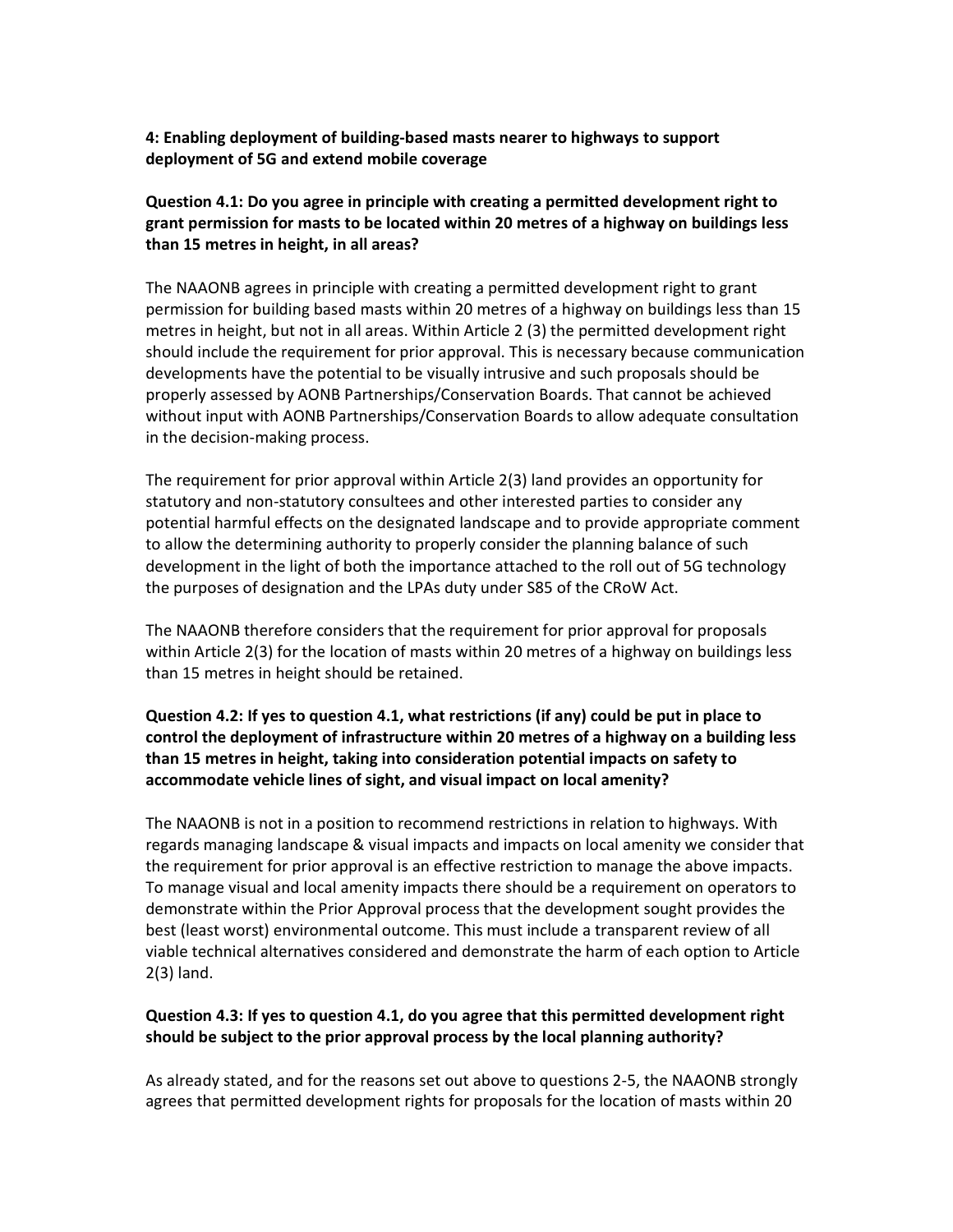metres of a highway on buildings less than 15 metres in height for Article 2(3) land should be subject to Prior Approval.

The requirement for prior approval within Article 2(3) land provides an opportunity for interested parties and statutory and non-statutory consultees to consider any harmful effects on the designated landscape and provide appropriate comment to allow the determining authority to properly consider the planning balance of such development in the light of both the importance attached to the roll out of 5G technology and the primary purpose of the designated landscapes and their duty under S85 of the CRoW Act.

# Question 5: Enabling higher masts to deliver better mobile coverage and mast sharing Question 5.1: Do you agree in principle with amending permitted development rights to increase the height of new masts, subject to prior approval?

Without information about the increase in heights being considered for Article 2 (3), it is difficult for the NAAONB to support this even with a requirement for prior approval.

The consultation seems very light on the infrastructure requirements of 5G, and why the existing 4G masts / ground equipment are insufficient. Also, it is not clear if the new 5G equipment would be additional to, rather than a replacement for existing 4G equipment. More information should be provided on these matters.

While the NAAONB welcomes that any proposals for new taller masts would be subject to prior approval, it must be acknowledged that not all AONBs are uniform in terms of their natural beauty and special qualities. The landscape and visual impacts of taller masts in more open AONB landscapes are likely to be much greater than in enclosed landscapes.

The NAAONB therefore suggests that within Article 2(3) land that permitted development rights with regards mast heights remain unchanged.

## Question 5.2: If yes to question 5.1, what permitted height should masts be increased to and why?

It is not appropriate for the NAAONB to identify a suitable increase in height for new masts. The height of new masts will be determined on technical/safety and performance requirements as well as environmental considerations. The NAAONB does not have the technical expertise to advise on what the technical industry requirements might be.

Also, it must be acknowledged that not all AONBs are uniform in terms of their natural beauty and special qualities. Open landscapes could potentially be impacted more than enclosed landscapes. Location and the character of the receiving landscapes will be key considerations. For these reasons, the NAAONB does not consider that it is appropriate for it to recommend a permitted height increase for new masts that would be appropriate for all AONBs.

#### Question 5.3: If yes to question 5.1, should a lower height limit be permitted for masts located in Article 2(3) land or on land on a highway and why?